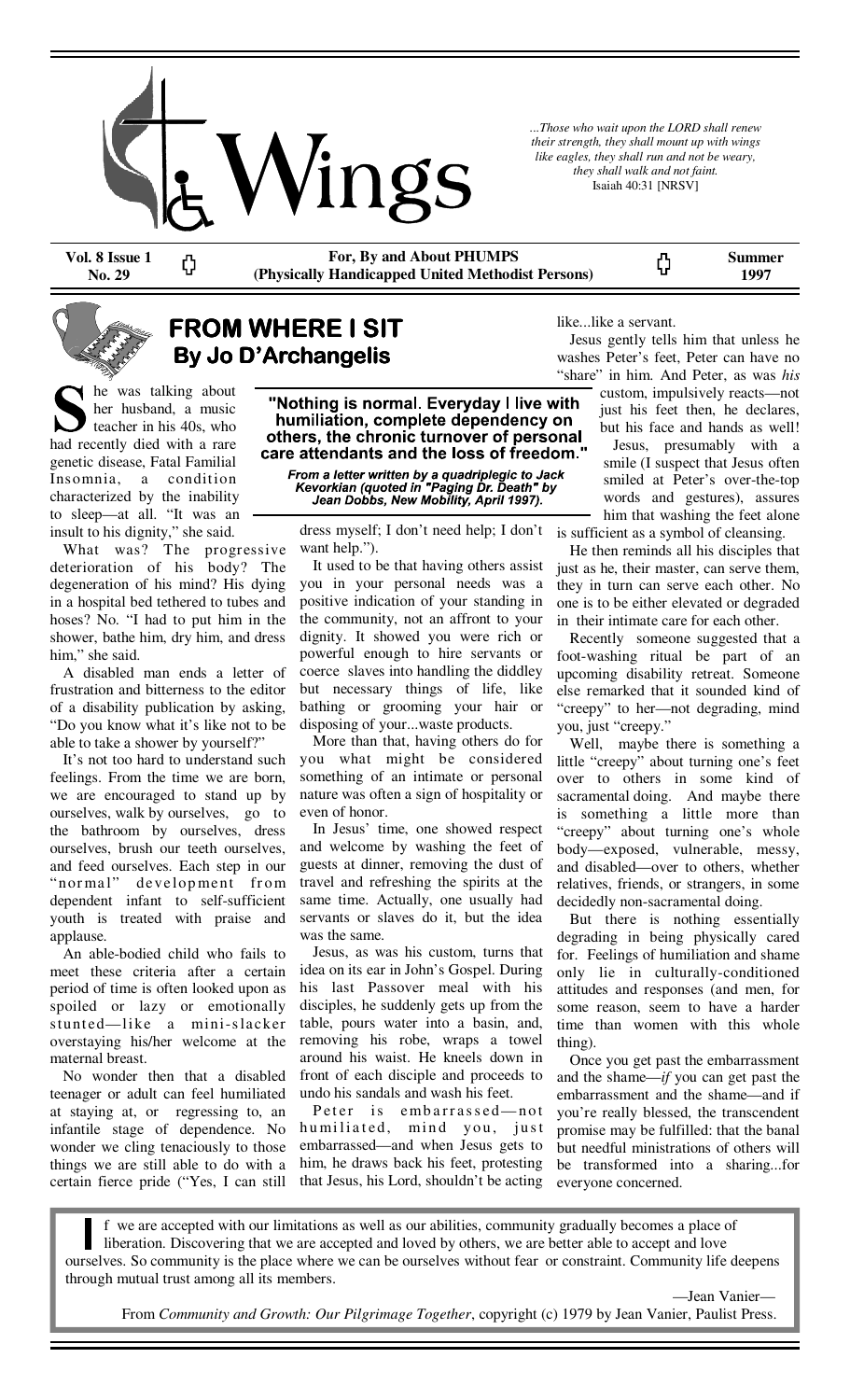## **DANCING WITH DISABILITIES: A BOOK REVIEW By Ken Tittle**

eaders who have read Brett Webb-Mitchell's first book, *God Plays Piano, Too: The Spiritual Lives of Disabled Children*, know him as a fine storyteller and essayist, showing how mentally disabled children experience and express their relationships with God in poignant and often insightful and evocative images. They may be startled to read *Dancing with Disabilities: Opening the Church to All God's Children*  (United Church Press. 176 pages. Paperback, \$15.95.), as the real Webb-Mitchell steps forth as a radical, even a revolutionary, and a social thinker of uncommon scope and grasp.

 The title is somewhat deceptive: the book is not at all about dancing, except in a tenuous metaphorical sense mentioned only in the introduction. It is not about persons with mobility impairments except marginally and by extension. Most importantly, it is not about "opening the church."

 Webb-Mitchell's vision is a far more bracing two-fold vision of people with disabilities transforming, reforming, and renewing the church, and then of the transformed church existing as the kingdom of God over and against both the secular nation-state *and* the civic religion of North American Christian churches.

 The radical heart of his argument is embodied in Christ's call to let the little children come onto him as lived out sacramentally by the church baptizing a mentally disabled child into Christ *and* into the church.

 In broad, deft strokes Webb-Mitchell outlines how the Enlightenment glorification of the mind and of independent thought was reified in the post-Reformation

...Webb-Mitchell argues persuasively that for the church to step into the breach, it will have to reject its idolatry of "family values"....

church to the impoverishment of liturgy, sacrament, and ritual and to the glorification of the sermon and

right doctrine.

 The Enlightenment so influenced the church that a right understanding of God became more important than the experience of God, he argues. The post-Enlightenment secular view of persons valued according to what they know and what they can do has corrupted the church, and this is glaringly evident when persons with disabilities are excluded because they "cannot understand" or will "distract" the "normal" worshipers.

 Webb-Mitchell writes, "The Church is not bound by the surrounding world's definitions of what is or isn't normal in light of the Enlightenment. The church is in itself a culture unique among other cultures, a culture where people are welcomed not because of what they can or cannot do, but because of whose they are--God's children." (page 40)

 He also discusses how the industrial revolution intensified the fragmenting impact of the Enlightenment, redefining the "family" in nuclear terms and leading to the rise of the nation-states while vitiating the middle ground of tribe and clan and community and even culture.

 This brings families of disabled children (and persons with disabilities) into crisis, forced back upon their individual resources and dependent on the support of a nation-state that is increasingly unwilling to support those members of society who are deemed less valuable according to Enlightenment ideals of what you can produce and what you know.

 Webb-Mitchell argues persuasively that for the church to stand into the breach, it will have to reject its idolatry of "family values" and reclaim the Christian biblical primacy of the church, rather than the family, as the household of God.

 The good news for the families of children with disabilities is that when we baptize a child, it is both into Christ and into the church. The child becomes then, not "your child" but "our child." This is not a vision that the church in the United

States will rush to embrace, but this is a call, I believe, to the faithful remnant to respond with the prophetic word lived out sacramentally in community. And the disabled shall lead them.



Dr. Ken Tittle is founder/co-director of Mariposa Ministry, Calexico, Calif.

Keep yourselves in the love of God.

 *—*Jude 21—



is a non-profit quarterly<br>newsletter published by<br>for United Methodist a newsletter published by and for United Methodist adults with disabling conditions.

**Founder/Editor Computer Layout/Graphic Design**  Jo D'Archangelis

#### **Wings Needs The Following From You**

 Ideas and suggestions for articles Original stories, poetry, cartoons Personal essays and anecdotes Appropriate items from another source The name and address of someone dying to be on our mailing list

A change-of-address notice if you are moving

**Send All Correspondence To**  Jo D'Archangelis, Editor, Wings

**Church Address** 

 Fallbrook United Methodist Church 1844 Winterhaven Road Fallbrook, CA 92028 Telephone: [760] 728-1472 Fax: [760] 728-7433

#### **Home Address**

 592 West Ammunition Road, Apt. 1 Fallbrook, California 92028-3191 Telephone/Fax: [760] 723-2668 Faxing times: Mon.-Sat., 1-4 PM Pacific Time E-Mail Address: JODARLIS@aol.com

#### **Sponsorships**

 We need your voluntary financial support if we are to be able to continue publication and to make *Wings* available to as many PHUMPS as possible. If you think *Wings* is worth it, please make a check or money order payable to "Fallbrook United Methodist Church," mark it "Wings Newsletter," and mail it to the church address above.

| $$6-14$       |
|---------------|
| $$15-24$      |
| $$25-49$      |
| \$50-99       |
| \$100 Or More |
|               |

[*Donations are tax-deductible to the extent allowed by law.]*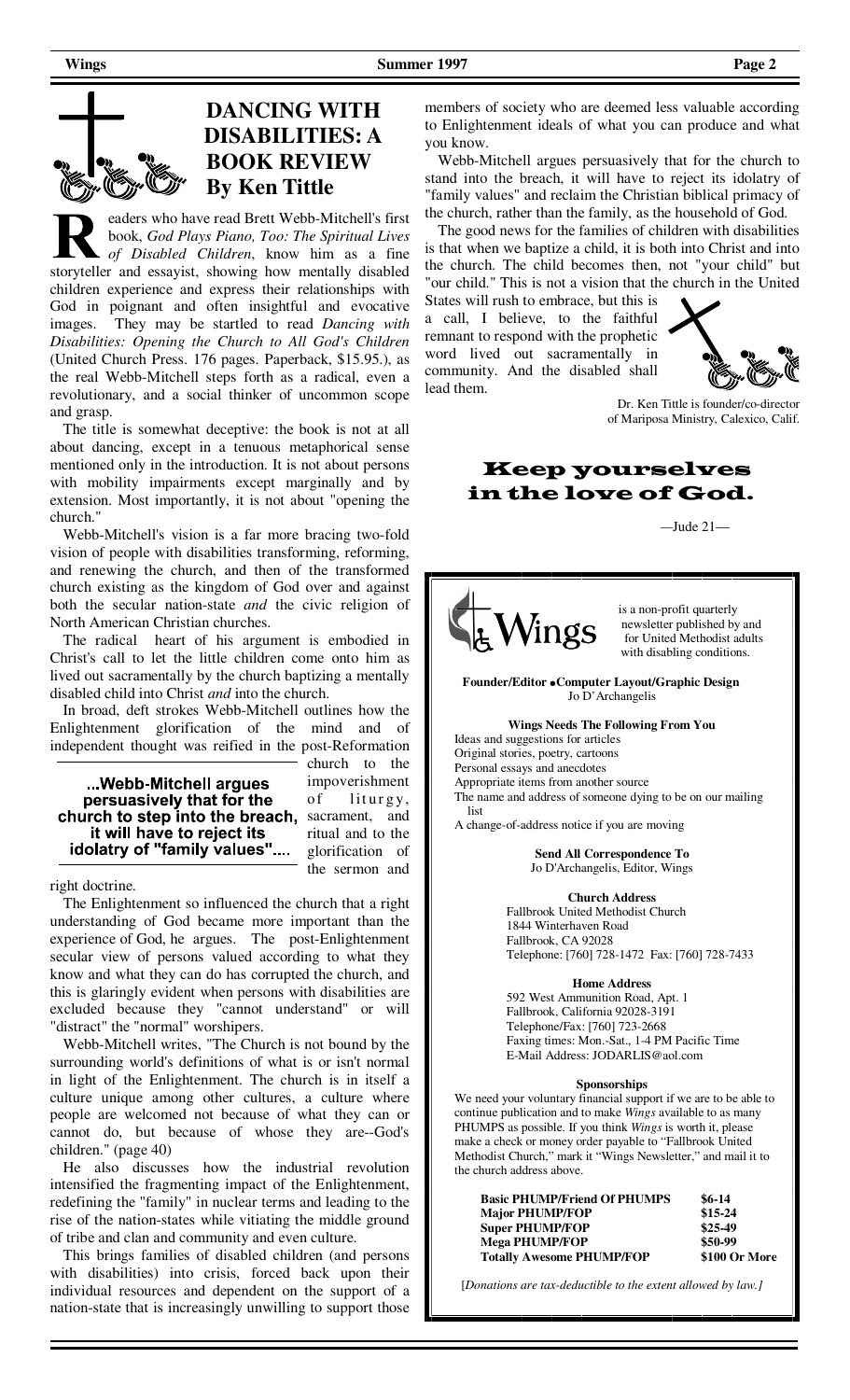### **BEYOND THE SPOKEN WORD By Leah Hager Cohen**



years old, I was one of a few hearing children who attended Lexington's

preschool [Lexington School for the Deaf, Queens, NY] as part of an experiment with integration.

 In many ways I seemed no different from any of my classmates, making doll cakes in the

sandbox, playing chase outside on the patio, eating just the middles of my bread-and-butter snack, as was our fashion. But I was not the same.

 One afternoon, while playing with my classmates outside, I sought to remedy my most blatant difference. I selected two pebbles—urban pebbles, rough bits of dark gravel—from the ground and set them in the shallow cups of cartilage above my earlobes.

 When the teacher spied my improvised hearing aids, I was thoroughly scolded. "Never put anything smaller than your elbow in

hen I was four and five your ear!" was her mystifying admonishment. Puzzling over this helped deflect some of my embarrassment and hurt, but it did nothing to help me fit in with the others.

I sorely envied my classmates their

speech lessons. Whenever I had occasion to peek into one of the closet-sized speech

rooms along the hall, I drank in the scenery, the exotic paraphernalia mirrors and flash cards, balloons and balls, feathers and tongue depressors—with a lustful, wondering eye. I didn't know then that many deaf children loathe speech lessons, experience them as something designed for humiliation and failure.

 (Once, when I was six and attending public school, I faked a lisp for the speech therapist who visited our class so that I could finally discover what really went on during speech lessons. They turned out to be crushingly dull;

 $\blacklozenge$ 

 $\bullet$ 

۸

Ò

 $\blacklozenge$ 

 $\bullet$  $\bullet$ 

 $\blacktriangle$ 

 $\bullet$ 

 $\blacklozenge$ 

 $\blacklozenge$  $\bullet$ 

 $\bullet$ 

the therapist—a beige, squarish woman—presented me with an entire box of plastic drinking straws and directed me to practice saying my s's around them at home.)

 But the time I remember being most alienated as a student at Lexington was during story hour. The other children and I would pull our little wooden chairs up to the table, and each of them would plug a special hearing aid into the metal box that sat on top, an FM unit that amplified the teacher's voice as she read the story into a wireless microphone.

 With their regular hearing aid receivers strapped around their chests on white harnesses and their heads crowned with large blue earphones, the other children leaned together, tightly connected, all joined to the same circuit.

 I never felt so apart. The privilege of being able to hear paled in comparison to the privilege of being close, of sharing that common experience with the other children.

From *Train Go Sorry: Inside a Deaf World*, copyright (c) 1994 by Leah Hager Cohen, published by Houghton Mifflin Company.

### **A MESS OF FISH By Thomas P. Chandler**

aving become disabled, I often receive gifts from my friends, the local commercial fishermen, presented to me as an expression of their care. Caring that I've become crippled, concerned about my misfortune, they stop me on the road or turn up at my front door with weathered faces and callused hands and in their local accent say, "A mess of fish for you, Tom."

 What is "a mess of fish" worth? One could purchase these anywhere in the world at a reasonable price, but what are they really worth when we receive them as a gift?

 "A mess of fish for you, Tom." What beautiful  $\bullet$  $\blacktriangle$ words, as I allow them to sink into my heart. Beautiful  $\bullet$ men in their unsophisticated ways, their rough ex- $\ddot{\bullet}$ terior cannot hide the manifestation of a tender heart  $\blacklozenge$ that shows through in the giving of their gifts. Christ

۰ saw such hearts in Peter, James, and John, and I see such hearts in these  $\hat{\phantom{a}}$ men. No gold or jewel could buy the  $\bullet$ love I receive, nor all the monies of the world the dearness of those words: "A mess of fish for you, Tom."  $\hat{\phantom{a}}$ 



Reprinted from *The Upper Room* (Sept./Oct. 1993).

*The only answer in this life, to the loneliness we are all bound to feel, is community.* 

> —Dorothy Day— *The Long Loneliness*





 $\bullet$  $\blacklozenge$  $\blacklozenge$ 

 $\ddot{\bullet}$ 

 $\blacklozenge$ 

◆◆◆

 $\ddot{\bullet}$ 

 $\bullet$ 

 $\bullet$ 

 $\blacklozenge$ 

 $\blacklozenge$ 

 $\blacklozenge$ 

 $\ddot{\bullet}$ 

 $\blacklozenge$ 

 $\bullet$  $\bullet$ 

 $\blacklozenge$ 

 $\blacklozenge$  $\blacklozenge$  $\dot{\bullet}$ 

 $\ddot{\bullet}$ 

 $\dot{\bullet}$ 

 $\bullet$ 

 $\blacklozenge$ 

This is our legacy from one who walked the distance of a lifetime without fear: that darkness is a challenge to the soul, and silence has a language we must learn;

That we are tested in the crucible of circumstances to know our inner strengths, to break our own paths that will mark the way from small beginnings to still greater things.

I only know that when I touch a flower, or feel the sun and wind upon my face,

- or hold your hand in mine,
- there is a brightness within my soul that words can never trace.

 $\blacklozenge$ I call it Life, and laugh with its delight,  $\blacklozenge$  though Life itself be out of sound and sight.  $\bullet$  $\ddot{\bullet}$ From *Shared Beauty* ۵

by Robert J. Smithdas.

\*\*\*\*\*\*\*\*\*\*